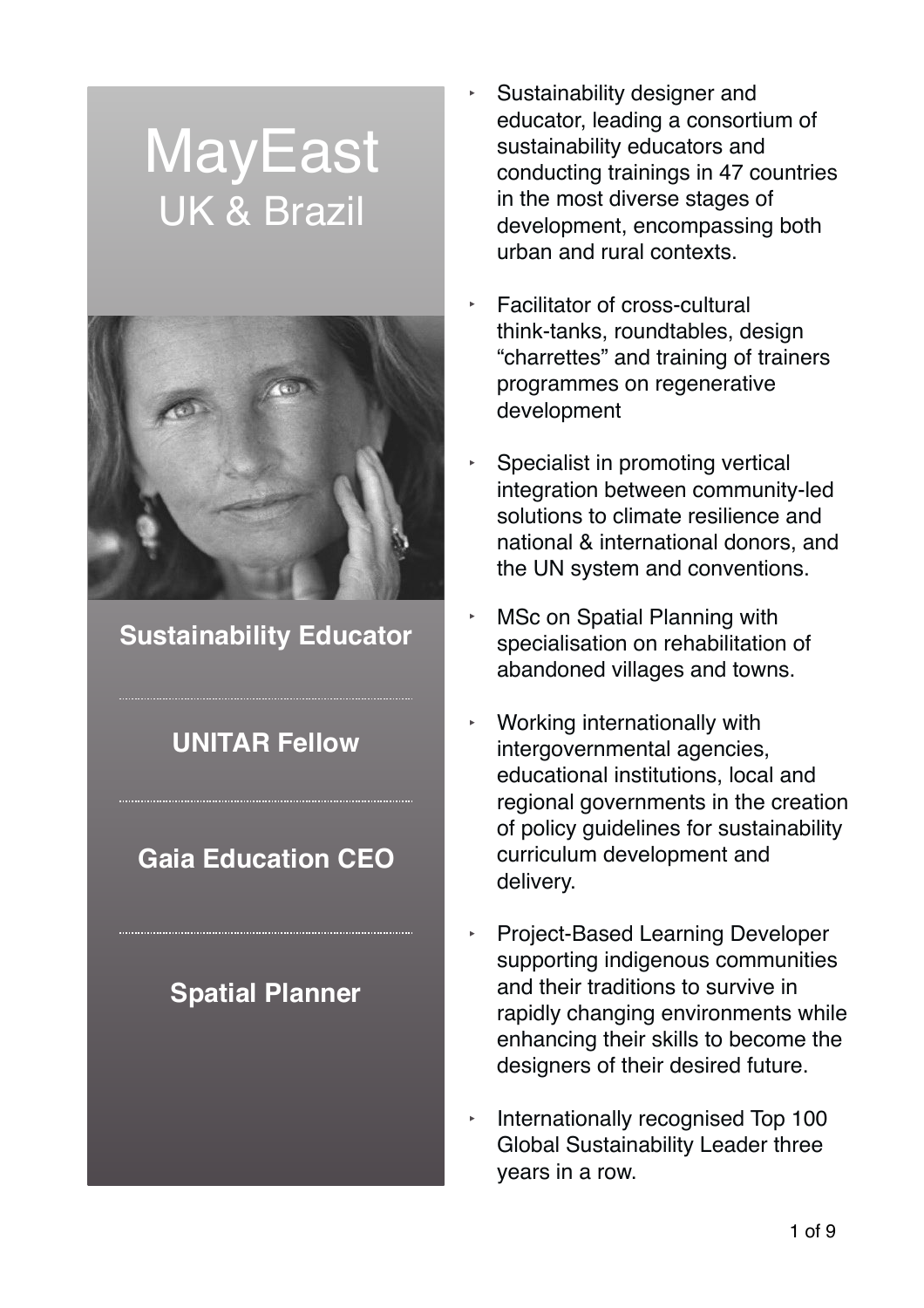## Current & Recent Positions Held

Gaia Education Chief Executive 2005- today

UNITAR Fellow 2012 - today

SDG Academy Academic Advisory Committee Member 2016- today

UNITAR Affiliated Training Centre CIFAL Scotland Chief Executive 2006- 2016 Ĩ

Transition Network Trainer 2008 - today

APE UK Trustee 2008- today

Club of Budapest Facilitator of the World Wisdom Council 2004 - 2007

### Academic Institutions

As an Educator and Lecturer May East has worked with the following Academic Institutions

- ‣ METU Middle East Technical University, Ankara, Turkey
- ‣ Abant Izzet Baysal University, Bolu, **Turkey**
- ‣ Aalborg University, Aalborg, **Denmark**
- ‣ Universidade Federal do Rio Grande do Sul, Porto Alegre, Brazil
- ‣ International Holistic University, Brasília, Brazil
- ‣ Universidade Federal de Santa Catarina, Florianópolis, Brazil
- ‣ University of Dundee, UK
- ‣ University of Catania, Italy
- ‣ PUC Pontifícia Universidade Católica, São Paulo, Brazil
- ‣ UMAPAZ Universidade do Meio Ambiente e Cultura de Paz, São Paulo, Brazil
- ‣ Instituto de Pesquisas Jardim Botânico do Rio de Janeiro, Brazil
- ‣ Universidade Federal do Ceará, Brazil
- ‣ Faculdade de Letras da Universidade de Lisboa, Portugal
- ‣ University of Glasgow, UK
- ‣ The University of Edinburgh, UK
- ‣ Open University of Catalonia, Spain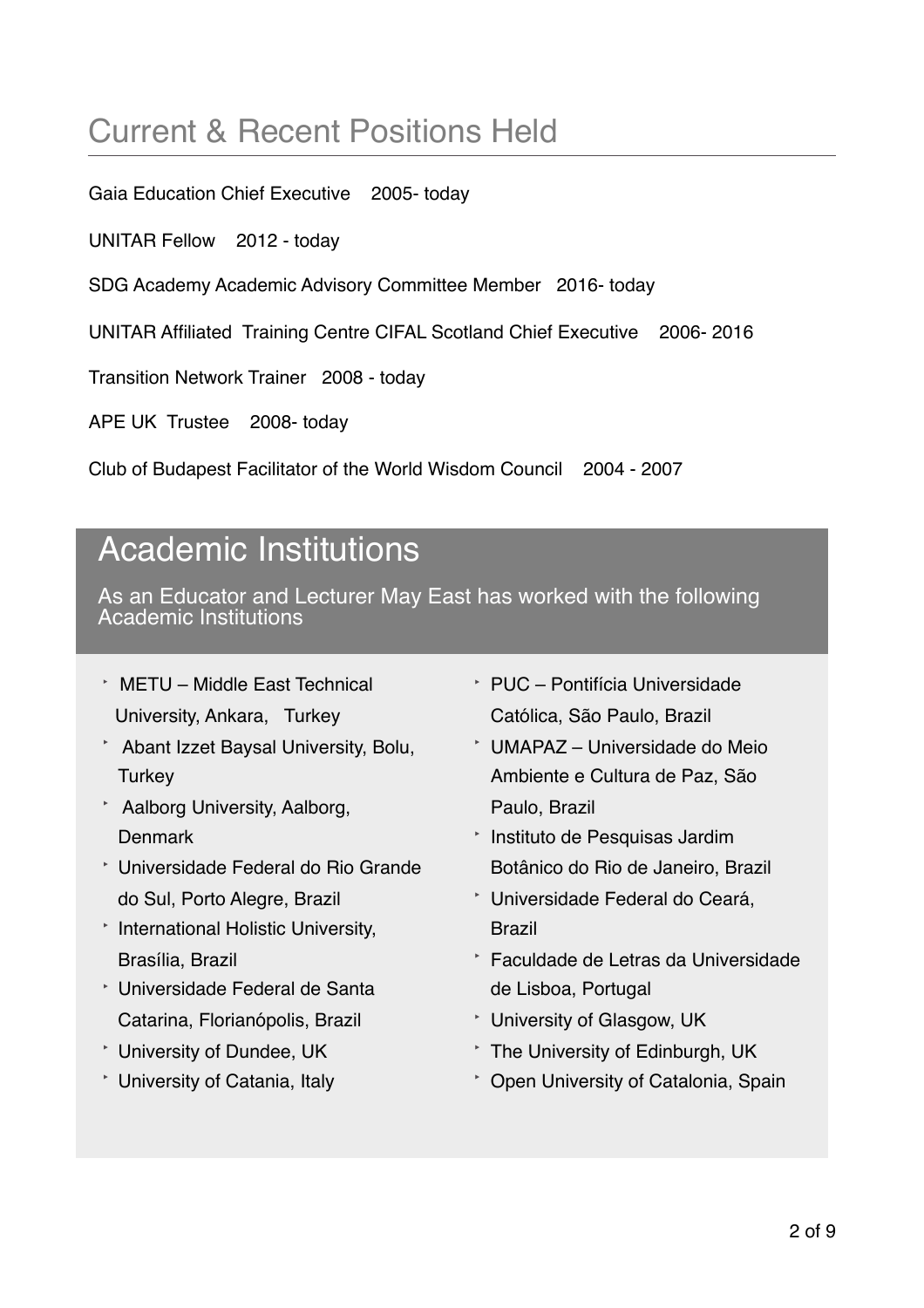#### **CIFAL Scotland**

May East has played a prominent role in developing relationships between the United Nations and the Findhorn Ecovillage, culminating in the establishment of CIFAL Scotland in 2006. The United Nations Institute for Training and Research affiliated training centre for Northern Europe operated for 10 years as a hub for capacity building, leadership and knowledge sharing between local and regional authorities, international organisations, the private sector and civil society under May's leadership.

#### **Gaia Education**

May East has been leading an international consortium of sustainability designers and educators from cutting-edge research and development centers for carbon-constrained lifestyles since 2006. Over the last 11 years Gaia Education has successfully supported the delivery of over 250 programmes in 48 countries . Gaia Education programmes have been offered in settings ranging from tribal and traditional communities to intentional ecovillages, from urban slum settings to universities and R&D centers.

#### **Transition Towns**

May is a Transition Trainer since 2008, conducting over 40 trainings in China, Thailand, Israel, Portugal, Brazil (19 cities), India, Senegal, Italy, Chile and UK, and facilitating participatory scenario planning, back-casting and climate change awareness raising activities with fragile and marginalised communities.

#### **Club of Budapest**

May served as facilitator of the Club of Budapest, a think thank of world-renowned members including scientists, economists, politicians, artists and business leaders who met regularly to dialogue on problems and solutions that face the entire human family. Club of Budapest meetings facilitated by May East included Hanover; June 2005; Tokyo, November 20005; Arosa, January 2006; Berlin, September 2006 and Monterrey, November 2007.

#### **May and the Arts**

May comes from a thriving artistic community based in São Paulo, Brazil. Over a decade May's art, be fit in film, video or music, expressed a deep concern for all Brazil's environment, both in the major cities and the countries vast interior, especially the rainforests of the Amazon. Ms East's music merged high tech forms with the sounds and rhythm's of the Amazon forests and its dwellers: she creates aboriginal, futuristic and oriental melodies elaborated upon primeval rhythms from Brazilian past. She has recorded five solo albums released in Brazil, Europe and Japan.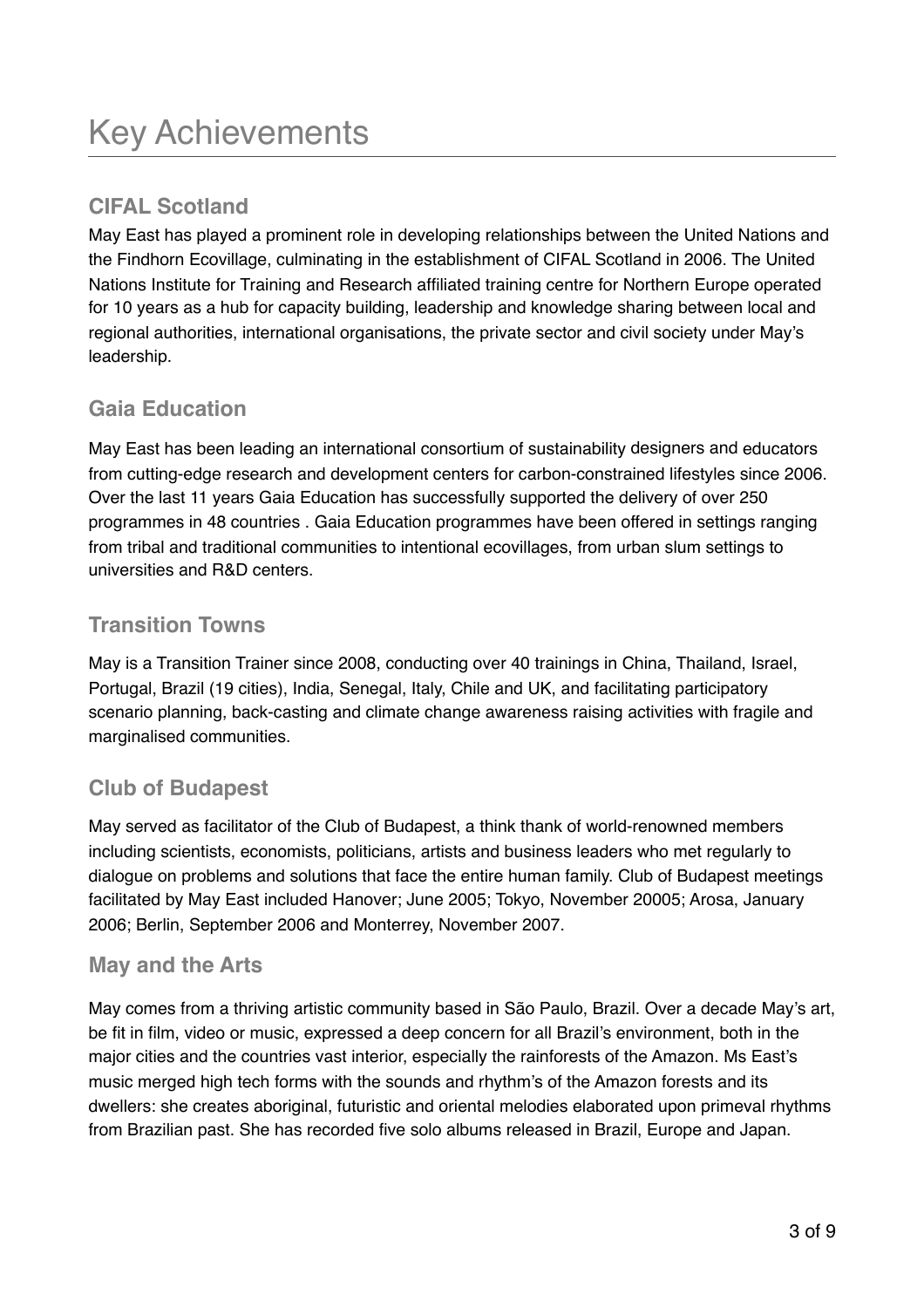## CIFAL Learning Events

#### **Developed/ Convened/ Organised/ Facilitated by May East**

| Renewable Energies for Developing Countries                                     | November 2015        |
|---------------------------------------------------------------------------------|----------------------|
| UN SDGs: A Creative Approach for a Sustainable City                             | October 2015         |
| UN 70 Years of Service to Humanity                                              | October 2015         |
| UN SDGs: Ethnic Minorities Preparing for Action                                 | August 2015          |
| UN Sustainable Development Goals: Moray Preparing for Action                    | June 2015            |
| UN Sustainable Development Goals: Scotland Preparing for Action                 | June 2015            |
| Development Goals: Scotland Preparing for Action                                | June 2015            |
| Joining Forces for Business Action on Sustainable Development Goals             | May 2015             |
| International Year of Soils: Scotland's Contribution - 2015                     | March 2015           |
| Linked via Light - A Contribution to the International Year of Light 2015       | March 2015           |
| <b>Climate Resilience for BAME Communities</b>                                  | March 2015           |
| From Steam to Green: Glasgow Green Year 2015 Launch                             | November 2014        |
| Climate Justice: Addressing the global challenge and Scotland's<br>Contribution | November 2014        |
| SDGs in Scotland: Reframing Sustainable Development                             | September 2014       |
| Climate Change - How it Impacts us All                                          | June 2014            |
| United Nations International Year of Family Farming                             | May 2014             |
| Scotland and the Post-2015 Development Agenda Conference                        | April 2014           |
| The Age of Sustainable Development                                              | January - April 2014 |
| SDGs in Scotland: Reframing Sustainable Development                             | October 2013         |
| International Water Cooperation and Transboundary Aquifers                      | October 2013         |
| SDGs and Local Governments                                                      | October 2013         |
| Food Security for Vulnerable Communities                                        | October 2013         |
| SDGs and Local Governments                                                      | September 2013       |
| Step-by-Step Woodfuel Heating for Communities                                   | March 2013           |
| UN International Year of Water Cooperation: Scotland's Contribution             | February 2013        |
| Community-led Renewables in the Cairngorms National Park                        | December 2012        |
| Creating Green Jobs for Youth                                                   | November 2012        |
| <b>Building Sustainable Communities</b>                                         | November 2012        |
| Transition Towns at the World Urban Forum                                       | September 2012       |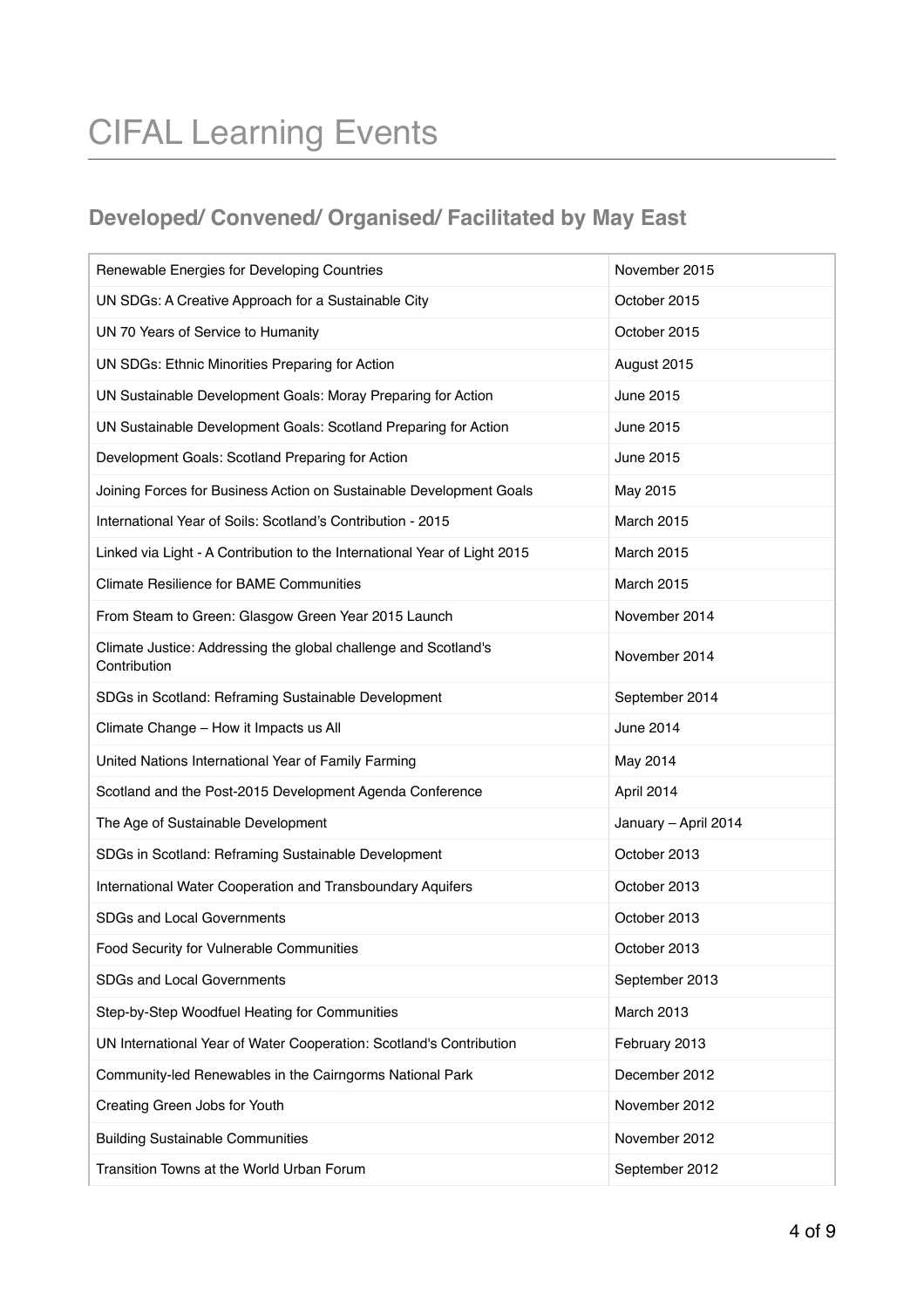| Inventors, Innovation and Sustainability                                                                        | August 2012        |
|-----------------------------------------------------------------------------------------------------------------|--------------------|
| Health, Wealth, Innovation                                                                                      | September 2012     |
| Innovative Business in a Low Carbon Future                                                                      | May 2012           |
| <b>Community Resilience</b>                                                                                     | April 2012         |
| <b>Global Water Scarcity</b>                                                                                    | May 2012           |
| Education for a Low Carbon Future                                                                               | March 2012         |
| The Future is Low Carbon                                                                                        | February 2012      |
| Sustainable Tourism: Community Involvement and Staff Development                                                | September 2011     |
| Forestry in the Highlands Conference and Film Festival                                                          | September 2011     |
| Communicating Politics: UN Approaches for Expressing Complex Ideas<br><b>Effectively to Different Audiences</b> | August 2011        |
| Sustainable Enterprising Regions: Tools for Action                                                              | March 2011         |
| <b>Revitalising Local Economies</b>                                                                             | 8 February 2011    |
| Biodiversity and Climate Change Conference                                                                      | November 2010      |
| Making Way for Scotland's Hydrogen Economy                                                                      | September 2010     |
| Towards a Low Carbon Economy for Scotland                                                                       | June 2010          |
| Transition Training Buckie, Moray                                                                               | <b>July 2010</b>   |
| <b>Transition Training Orkney</b>                                                                               | May 2010           |
| <b>Transition Training Helensburgh</b>                                                                          | March 2010         |
| <b>Transition Training</b>                                                                                      | March 2010         |
| Scotland's Hydrogen Future Debate                                                                               | February 2010      |
| Sustainable Islands - Towards a Low Carbon Economy                                                              | September 2009     |
| Scotland's Hydrogen Future – Building a Sustainable Economy through<br>Hydrogen and Renewable Energy            | September 2009     |
| Local Authority Climate Change Leadership Seminar                                                               | September 2009     |
| UN Decade of Education for Sustainable Development Contributions<br>From Scotland                               | January 2009       |
| <b>Retrofitting Your Home</b>                                                                                   | Jan, Jun, Nov 2009 |
| Food Security: A Bioregional Response                                                                           | November 2008      |
| <b>Retrofitting Your Home</b>                                                                                   | November 2008      |
| Hydrogen - the Potential at Findhorn                                                                            | November 2008      |
| <b>Counting Carbon</b>                                                                                          | October 2008       |
| <b>Woodfuel Energy CNPA</b>                                                                                     | September 2008     |
| Micro-Hydro Power                                                                                               | August 2008        |
| Low and Zero Carbon Housing                                                                                     | <b>June 2008</b>   |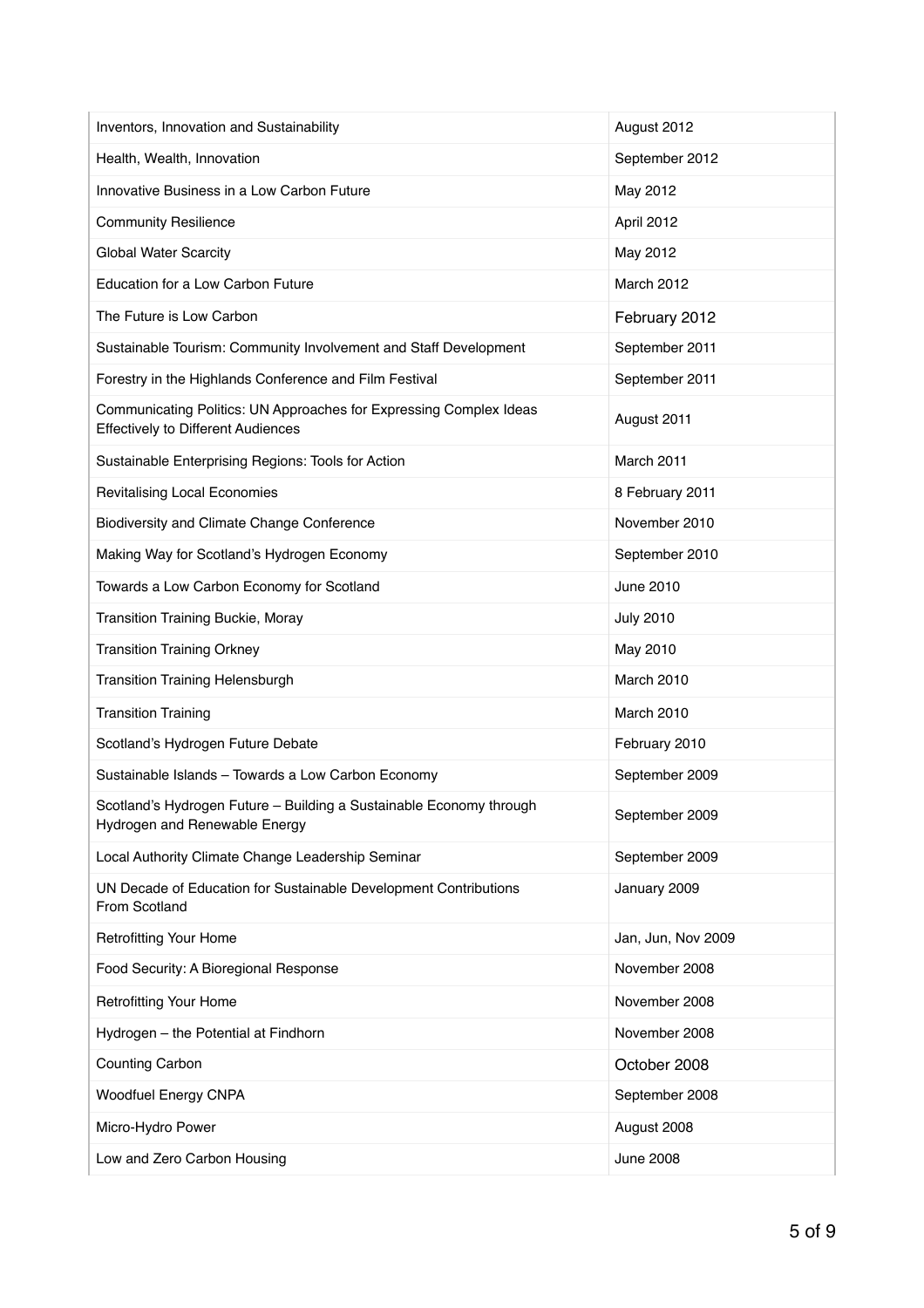| Moray Eco-Industrial Park                                       | May 2008       |
|-----------------------------------------------------------------|----------------|
| Urban Planning and Regeneration: Key to Tackling Climate Change | March 2008     |
| Solar Energy and Heat Pumps                                     | May 2008       |
| <b>Biofuels for Sustainable Transportation</b>                  | November 2007  |
| Solar Energy and Heat Pumps                                     | October 2007   |
| <b>Carbon Emissions Reduction Strategies for Business</b>       | September 2007 |
| Global Climate Change and the Sustainable Energy Revolution     | September 2007 |
| Woodfuel Energy - Responding to the Climate Change Challenge    | April 2007     |
| <b>Sustainable Energy Solutions</b>                             | November 2006  |

## Earlier Learning Events

#### **Ecovillages: New Approaches to Urban Regeneration**

within the framework of a pilot year of CIFAL Findhorn. The session, hosted by CIFAL Curitiba Brazil, presented an integrated model for sustainability, as a resource to inspire the imagination of urban planners and mayors from Latin America and the Caribbean, and to encourage environmentally responsible design and development of Latin. December 2005, Curriculum Developer Coordinator and Presenter

#### **Ecovillages: New Frontiers for Sustainability**

An international conference, as an official contribution to the United Nations Decade of Education for Sustainable Development (UNDESD) 2005-2014, to celebrate the first 10 years of the ecovillage movement, to plan its next ten years and to showcase sustainable communities and ecovillage projects which contribute to environmental health and wellbeing, and strengthen local economies. Conference Coordinator, October 2005.

#### **Our Challenge, Voices for Peace, Partnerships and Renewal**

58th Annual DPI/NGO Conference, at the United Nations Headquarters, New York. The Findhorn Foundation in partnership with The Poverty Initiative, Kiwanis International and the United States Fund for UNICEF sponsored a Midday Workshop on the theme Living in Peace, Envisioning Abundance: Youth Effecting Global Change by Strengthening Communities. The workshop featured insights from youth representatives involved in global projects to end poverty, eliminate iodine deficiency, stop the spread of HIV/AIDS and strengthen local communities. Coordinator and Presenter, September 2005.

#### **Millennium Development Goals: Civil Society Takes Action**

57th Annual DPI/NGO Conference at United Nations Headquarters, New York. Presenter in two plenary panels: Innovative ways for Achieving the Millennium Development Goals and Ecovillage Agriculture: Promoting Sustainable Use of Natural Resources in association with The Lifebridge Foundation/USA, Fundacion Eudes/ Mexico and the Global EcovillageNetwork, 2004.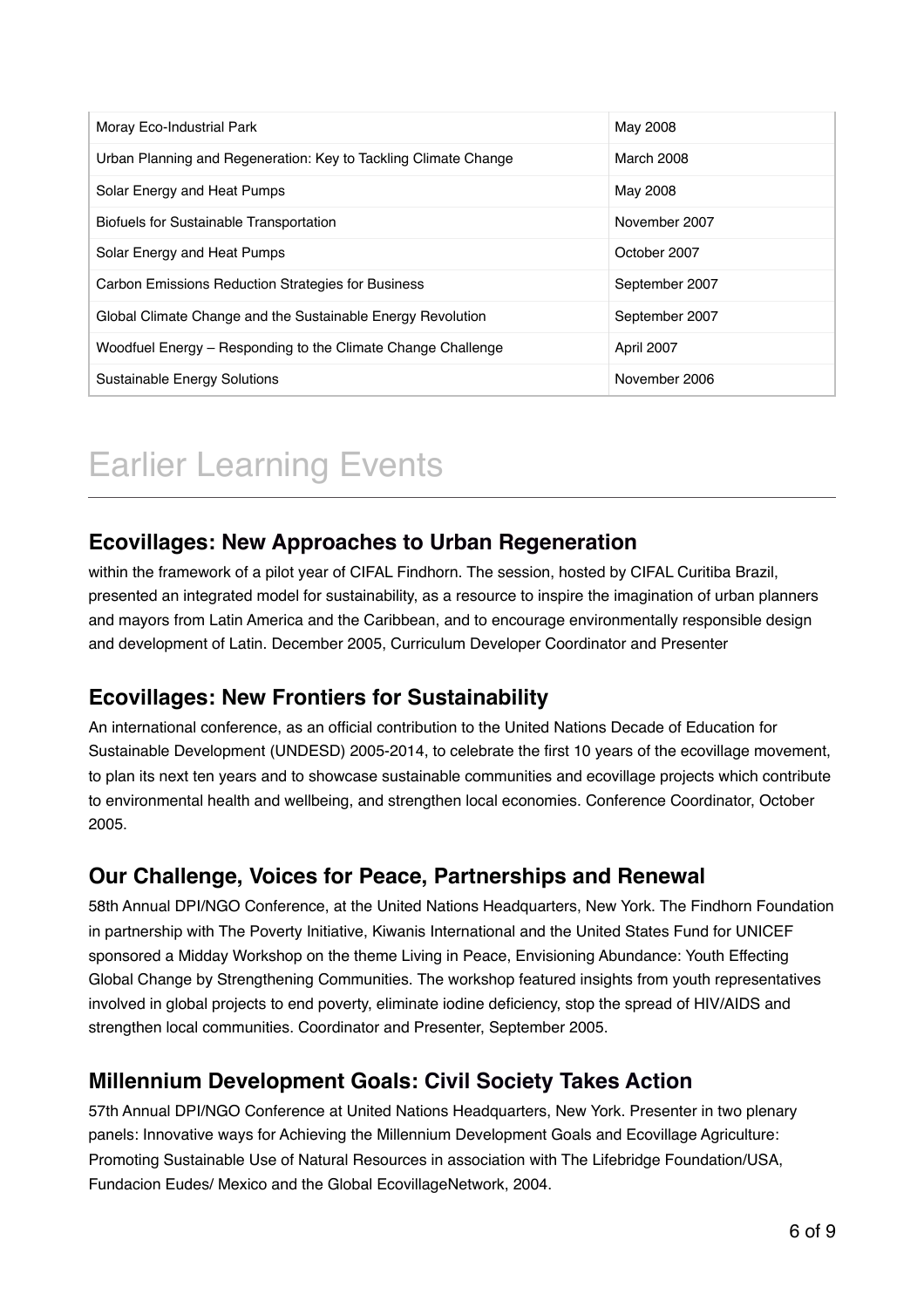#### **Connectivity and Synchronicity**

An international conference hosted by the Findhorn Foundation, in association with the International Holistic University and Education for Peace Globalnet, as a contribution to the UN International Decade for the Culture of Peace. The event brought together scientists, artists, social activists and spiritual teachers to explore how to advance the agenda of a culture of peace through networks and connectivity. Conference Coordinator, 2004.

#### **Sustainable Cities and Villages**

A networking session, during the Second World Urban Forum, Barcelona, exploring how to improve the programmes CIFAL Network is rendering to world-wide local authorities who are building sustainable cities, towns, villages and neighborhoods. Moderator and Presenter, 2004.

#### **Ecovillages - Last Frontiers for Sustainability**

Training session to urban planners and mayors from 12 Latin American countries as part of the UN Local Capacity- Building and Training for Sustainable Urbanisation programme that seeks to transform cities into self- regulating, sustainable systems. Presenter, Curitiba, 2003.

#### **Water of Life: Fresh Perspectives on the World's Water Crisis**

An event to emphasise the intrinsic value of water as part of the interdependent web of life and to provide examples of new approaches and solutions to the global water management crises. A contribution to the UN International Year of Freshwater. Facilitator, 2003.

#### **Circles of Compassion**

An international training convened by the Women's World Summit Foundation at the John Knox International Center, Geneva, teaching circle leadership skills to local actors in the context of the implementation of the United Nations Millennium Development Goals (MDGs). Facilitator, October 2003.

#### **Local Capacity-Building and Training for Sustainable Urbanisation / Type II**

#### **Initiative CIFAL Network official Launch**

United Nations World Summit on Sustainable Development, Johannesburg, South Africa, 2002. A training programme on access to essential services for local government officials. Presenter and Moderator.

#### **Six Regional Pre Johannesburg Summit Workshops**

In preparation for the World Summit for Sustainable Development in partnership with UNITAR, UN-Habitat, Municipalities of Durban, Shangai, Curitiba and Lyon, Vivendi Environment 2001-2002. Global Ecovillage Network Representative, Moderator of the Curitiba Summit and International Partner.

#### **The Millionth Circle Gathering and Facilitators Training for Women**

Facilitators Training on the art of leading in circle and on how to establish women's circles in preparation to the 5th UN World Conference on Women in 2005- June 2002. Coordinator and Faculty Member.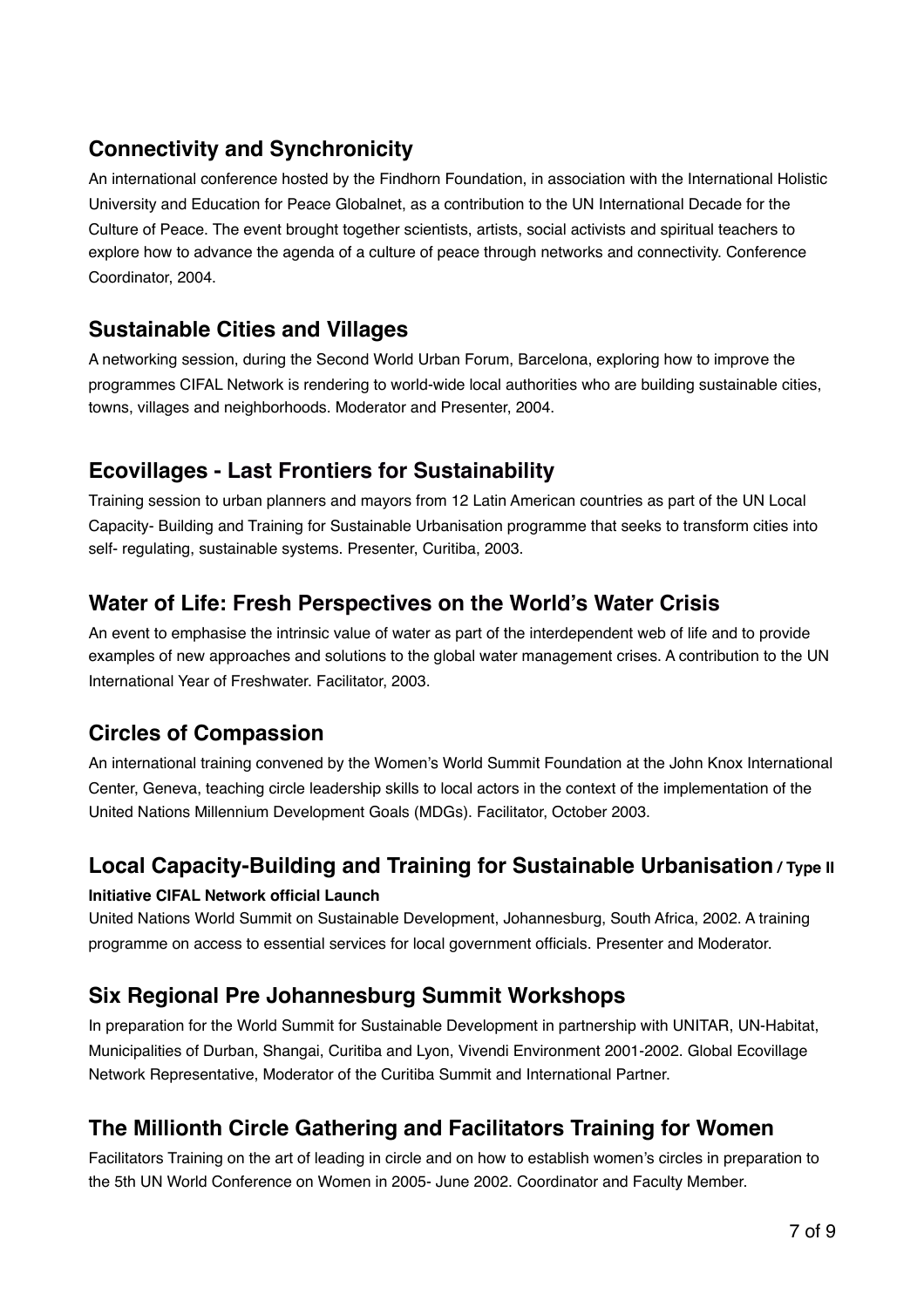#### **Winter School of Ecofeminism**

In association with the Women's World Summit Foundation, an international programme on women's empowerment, spirituality and a culture of peace. Programme Coordinator, Faculty Member, 2002.

#### **NGos Today: Diversity of the Volunteer Experience**

54th Annual DPI/NGO Conference at the United Nations, New York, 2001. The Findhorn Foundation in association with The Spiritual Caucus and The Values Caucus, presented a midday workshop on "Volunteering: The Path of Joyful Service" to explore how volunteering expands resources and increases synergy when one takes a service-oriented approach. Coordinator and Moderator.

#### **Global Solidarity: The Way to Peace and International Cooperation**

53rd Annual DPI/NGO Conference at the United Nations Headquarters, New York, 2000. Midday workshop "Ecovillages Providing a Model for Sustainable Living and Global Solidarity". Presenter and Coordinator.

#### **Ecovillage Training**

A capacity building programme, designed to make optimum use of the information available from the Findhorn Ecovillage and promoting the transference of tools and techniques for creating sustainable community in the fields of building green, sustainable economics, organic food production, conflict facilitation, holistic health, global communication, fundraising, eco- restoration and conservation. Curriculum Developer, Coordinator and Faculty Member, 1999-2006.

#### **The Findhorn Foundation Lecture Series**

Series of lectures to stimulate broader awareness of the emerging scientific thinking. Programme Coordinator, 1993-1997.

#### **Parliamentary Earth Summit Conference**

A gathering of parliamentarians, spiritual leaders, scientists, business leaders, ecologists, artists and journalists organised by the Global Forum of Spiritual and Parliamentary Leaders to discuss values system that inform the global environmental crises. Associated Arts Coordinator, Rio de Janeiro, 1992.

#### **The Omame Project**

A gathering of 110 world artists and contemporary thinkers to celebrate the ecological and cultural diversity of the Earth, as the official contribution of the artists to UNCED (Earth Summit). Project Coordinator, Brasilia and Rio de Janeiro, 1992.

#### **Festival Week of the New Group of World Servers**

A festival to support the work of planetary servers, promoted by World Goodwill. London 1991. Lecturer on the theme 'The UN Earth Summit- a Focal Point in the Transformation of Human Consciousness'.